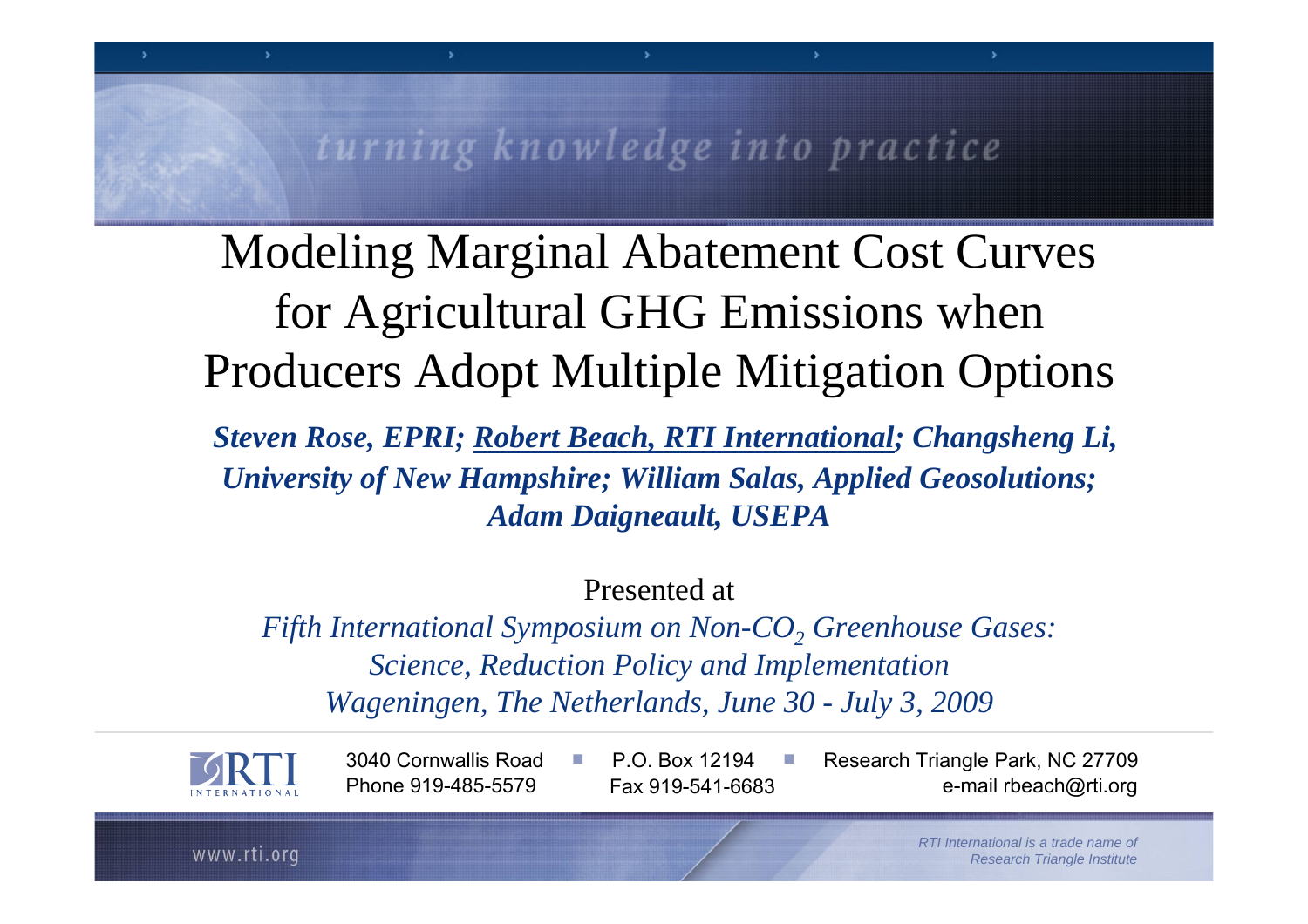### Overview of Presentation

- Motivation
- Methodology
- China case study
- Initial results
- Initial conclusions



s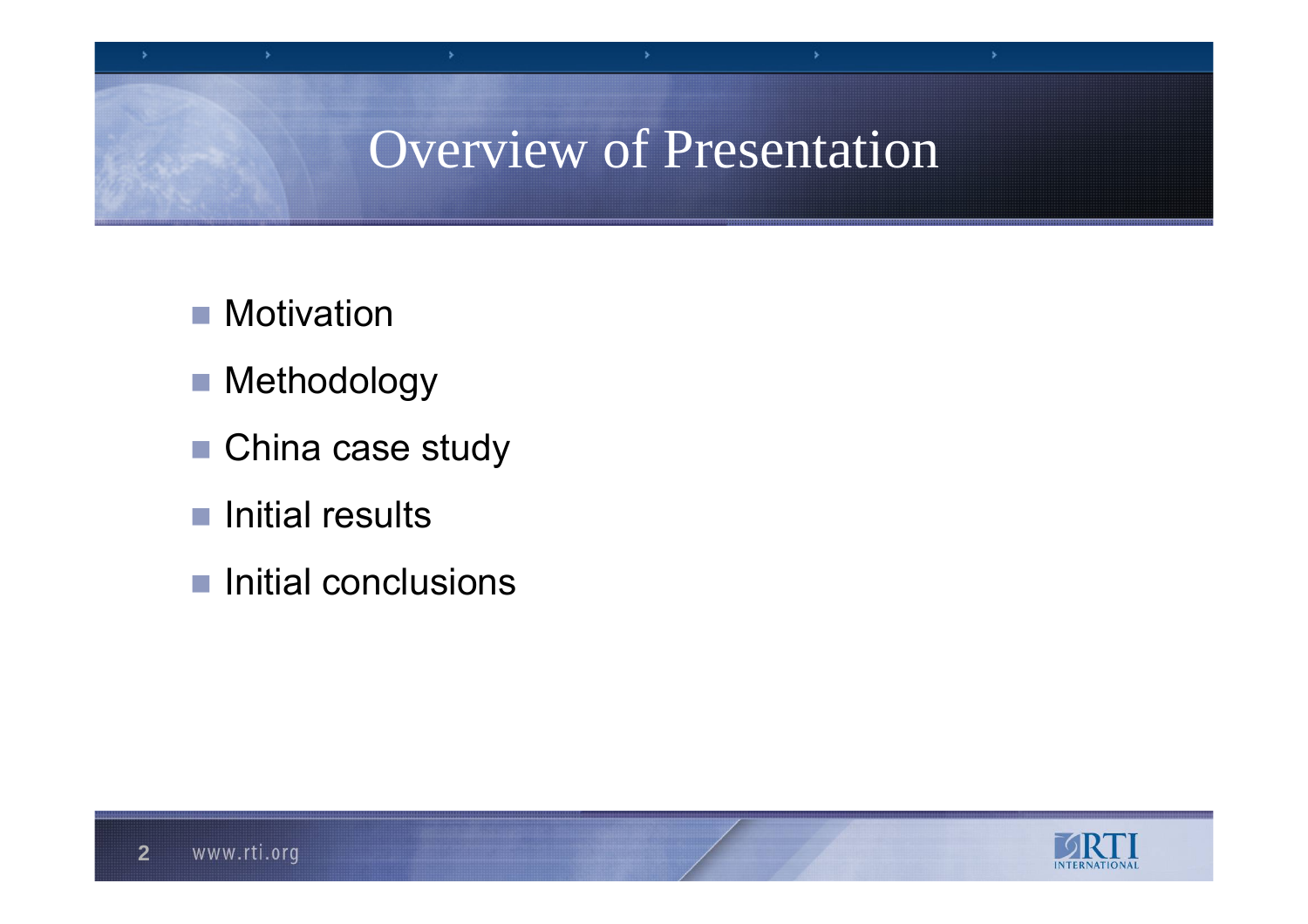## Introduction

- P. Cropland is a large emissions source with substantial technical and economic mitigation potential
- P. Agriculture has the potential to be cost-competitive in near-term and long-term abatement portfolios, e.g.,
	- $\bullet$  7-22% of cumulative 2000-2030 abatement in stabilization scenarios (Rose et al., 2008)
	- $\bullet$  Potential cost-containment role in U.S. cap-and-trade proposals e.g.,  $\sim$ 50 GtCO<sub>2</sub>eg cumulative ag & forest mitigation to 2050 (EPA, 2008)
- Engineering or "bottom-up" abatement cost analyses provide essential estimates of the costs of abatement technologies
- P. Top-down modeling (i.e., economy-wide, integrated assessment, global sectoral models) incorporates the bottom-up information via abatement supply curves or calibration
- $\mathcal{C}^{\mathcal{A}}$  However, bottom-up analyses generally evaluate individual technologies and ignore interactions between technologies
- P. Crop process models provide an opportunity for evaluating these interactions and potentially improving agricultural mitigation supply estimates

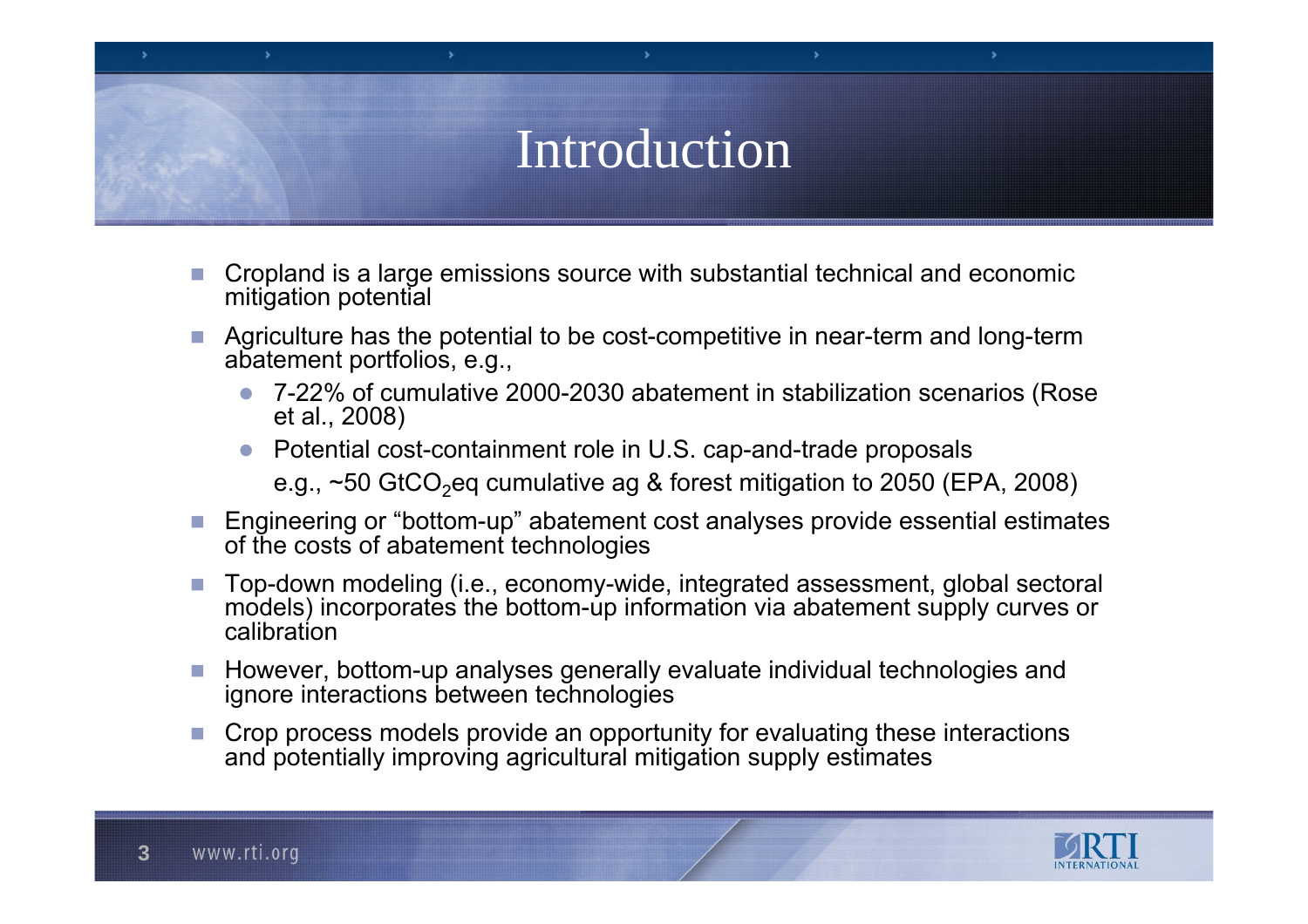## Offsets in U.S. Climate Policy Analysis

#### **Marginal Cost of GHG Abatement - Sensitivity Cases**



**% Change from Core S. 2191 Scenario\***

*Source: EPA's analysis of the Lieberman-Warner Climate Security Act of 2008 (S. 2191), http://www.epa.gov/climatechange/economics/economicanalyses.html*

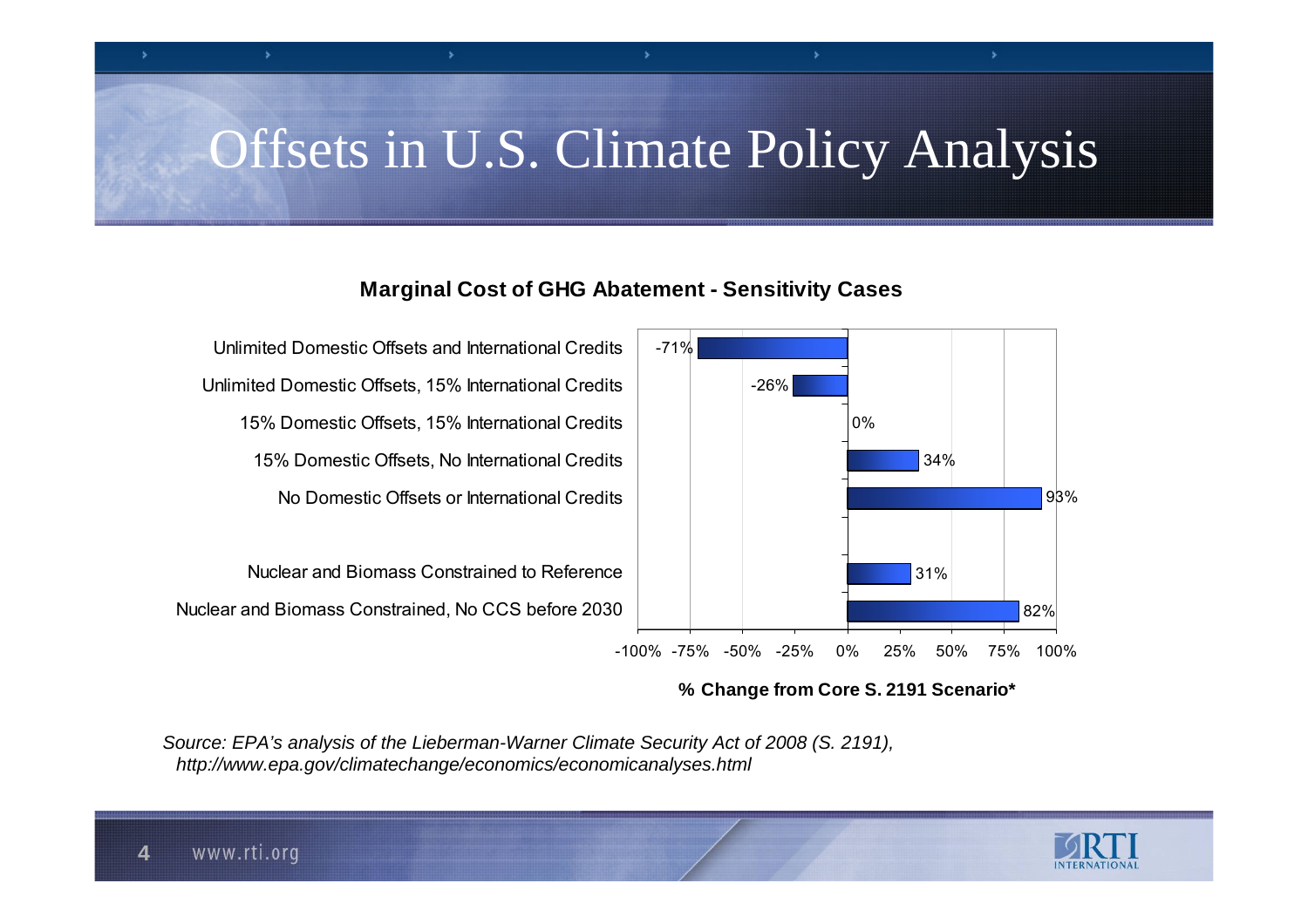# Challenges

- Spatial and temporal heterogeneity in biophysical and management conditions
- Multiple GHG fluxes and interactions between them
- Availability of region-specific cost data for mitigation options
- Estimation of regional adoption of mitigation options relative to baseline in response to incentives (e.g., carbon price)

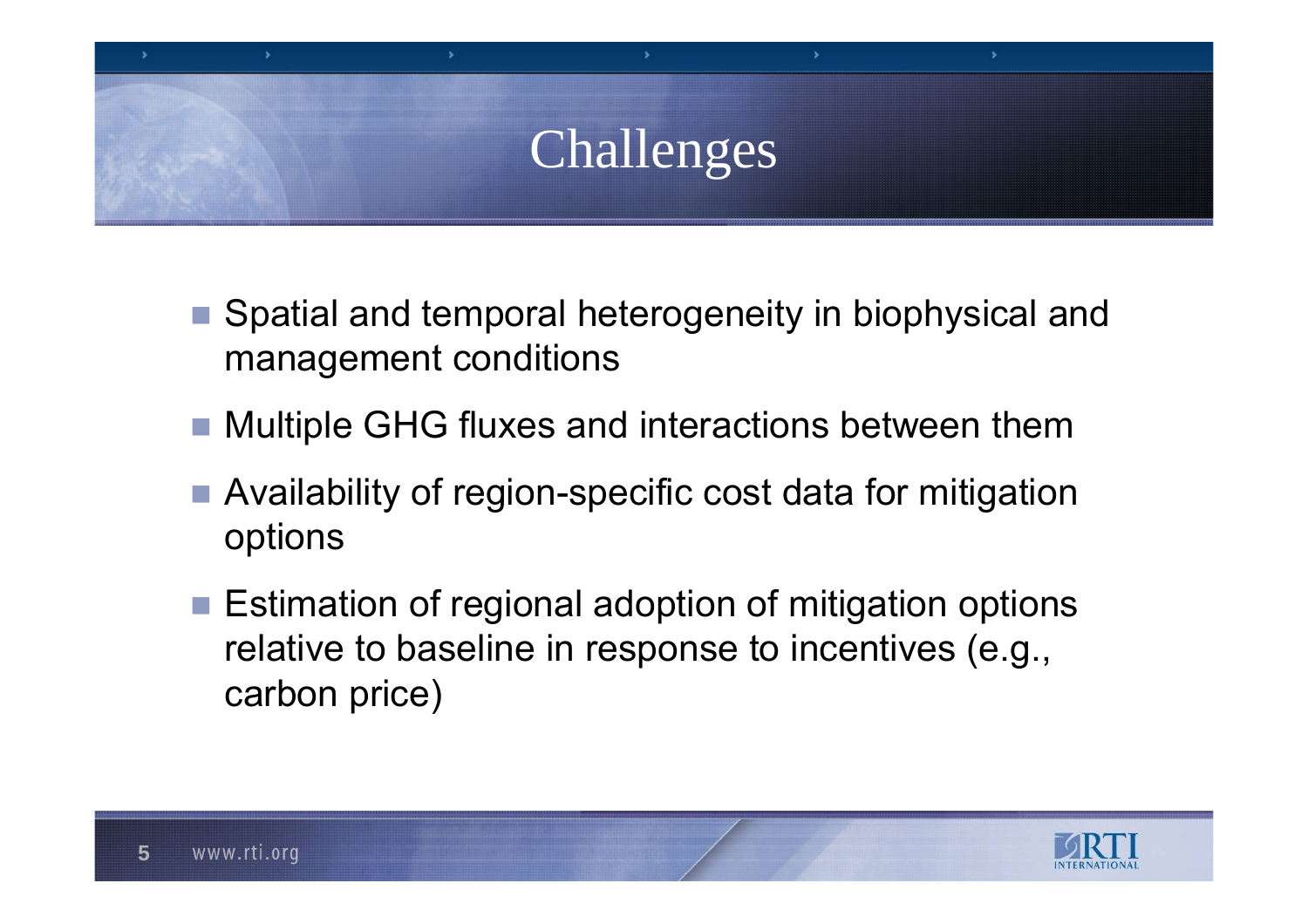## Enhancing Abatement Cost Estimation



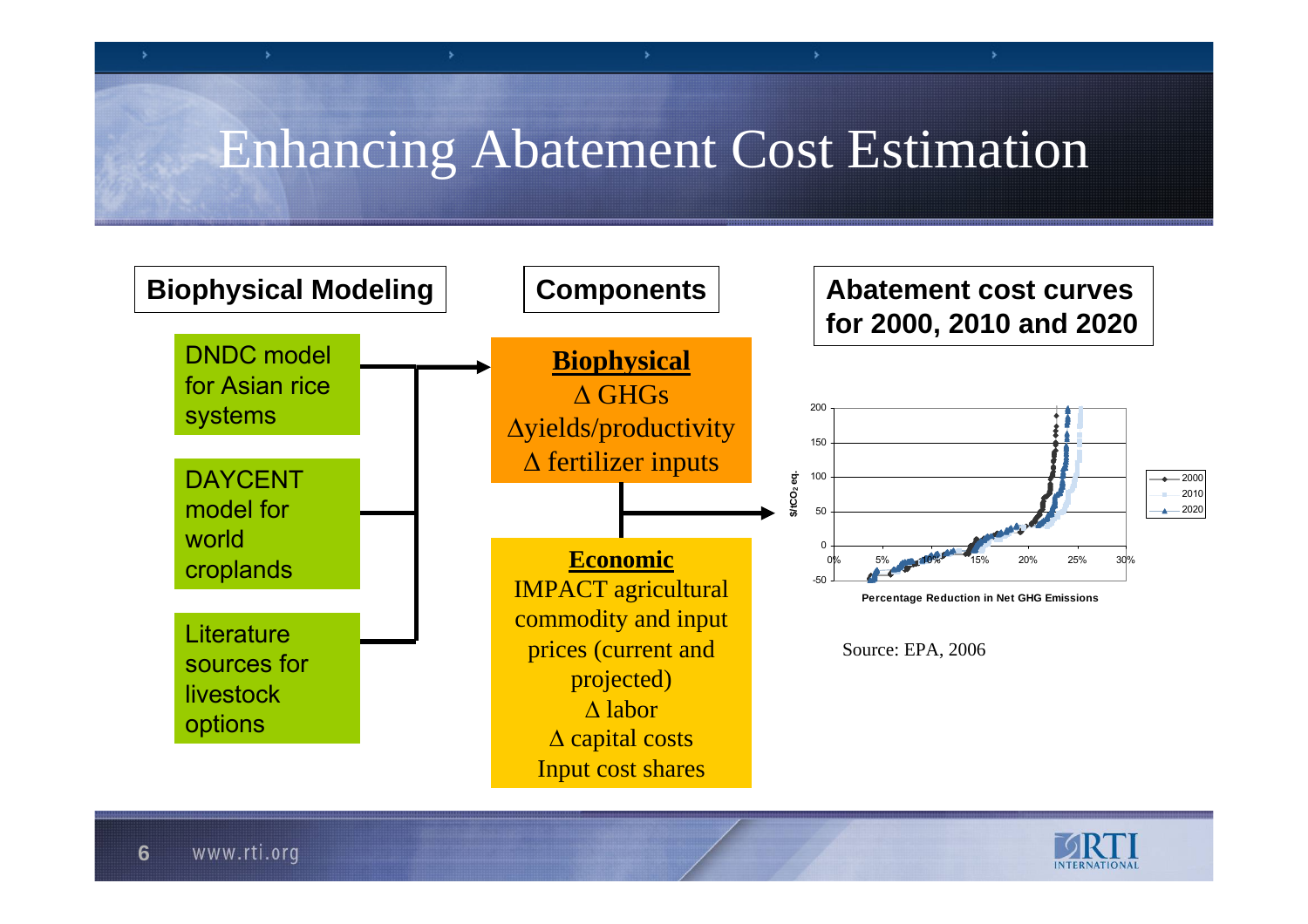#### Break-Even Prices

 $\mathcal{C}^{\mathcal{A}}$ **The break-even price for each mitigation option is calculated according to the equation** below, which sets total benefits equal to total costs, and solves for the present-value, breakeven price (P), expressed in 2000 US\$/tCO2eq.

$$
\sum_{t=1}^{T} \left[ \frac{(P \bullet ER) + R}{(1 + DR)^{t}} \right] = CC + \sum_{t=1}^{T} \left[ \frac{(RC)}{(1 + DR)^{t}} \right]
$$

#### $\mathcal{L}_{\mathcal{A}}$ **Where**

 $\mathcal{L}_{\mathcal{A}}$ 

- zER is the absolute net GHG emission reduction
- $\bullet$  R is the revenue effect as a result of the mitigation option (e.g., yield changes, electricity generation)
- zCC is capital costs for each option
- z RC includes recurring annual costs (scaled to different regions based on agricultural labor wages) and input costs such as fertilizers
- zT is the assumed useful life of capital equipment used for mitigation
- zDR is the discount rate, assumed to be 5 percent

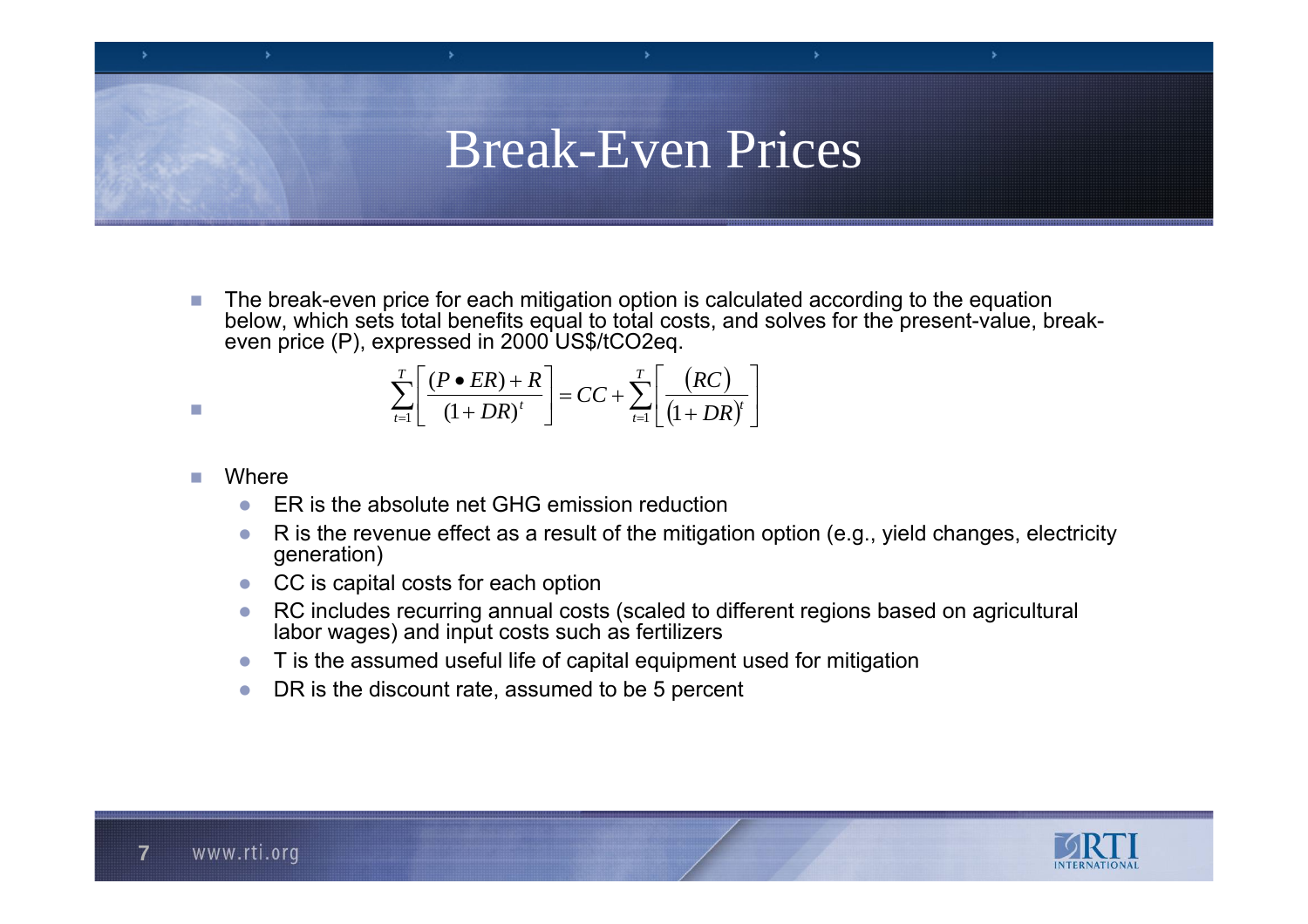### Conceptual Issues in Marginal Abatement Cost Curve Development



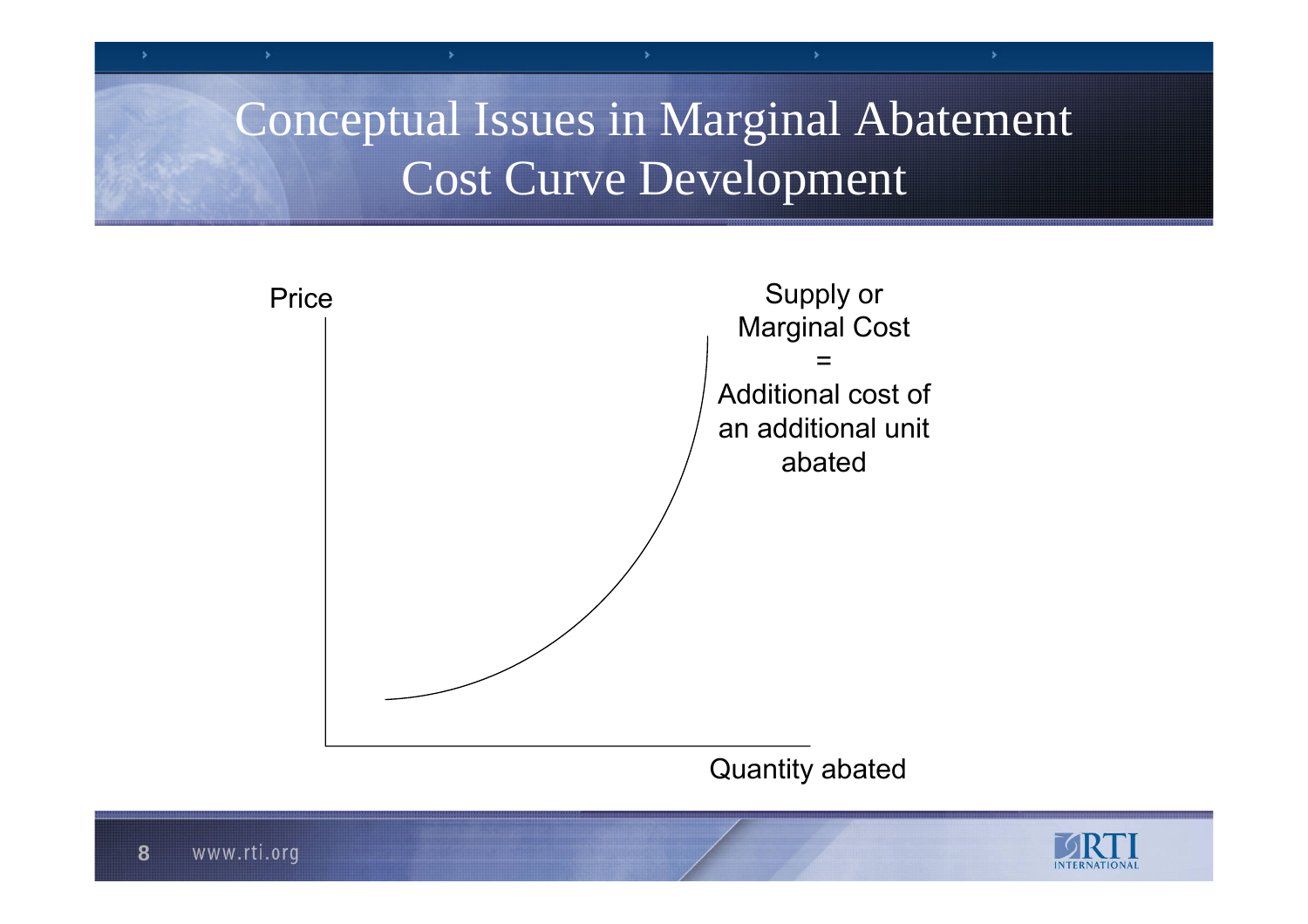## Development of MAC Curves Based on Least-Cost Ordering of Mitigation Options



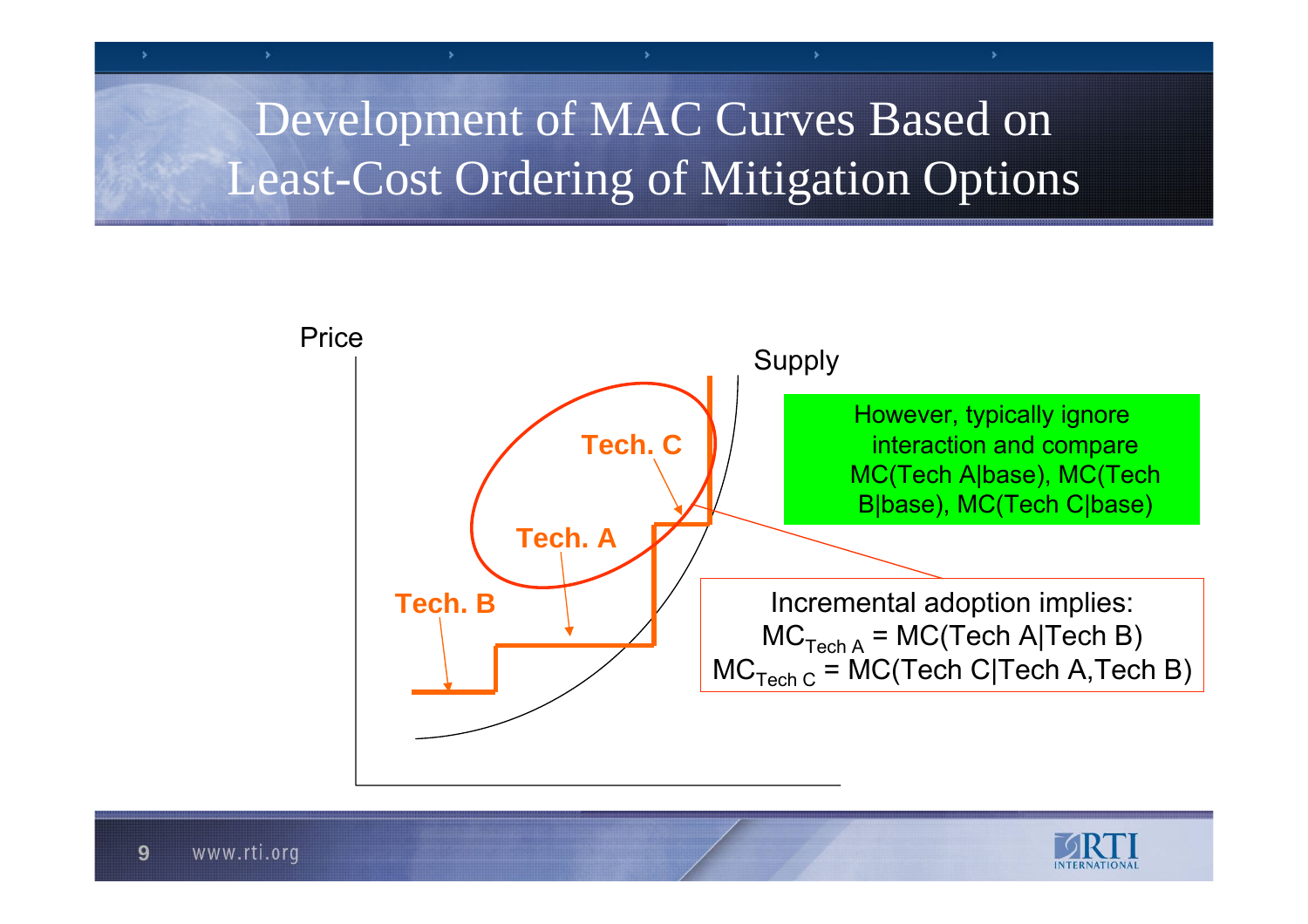## Overview of Methodology for Case Study of Rice Cultivation in China



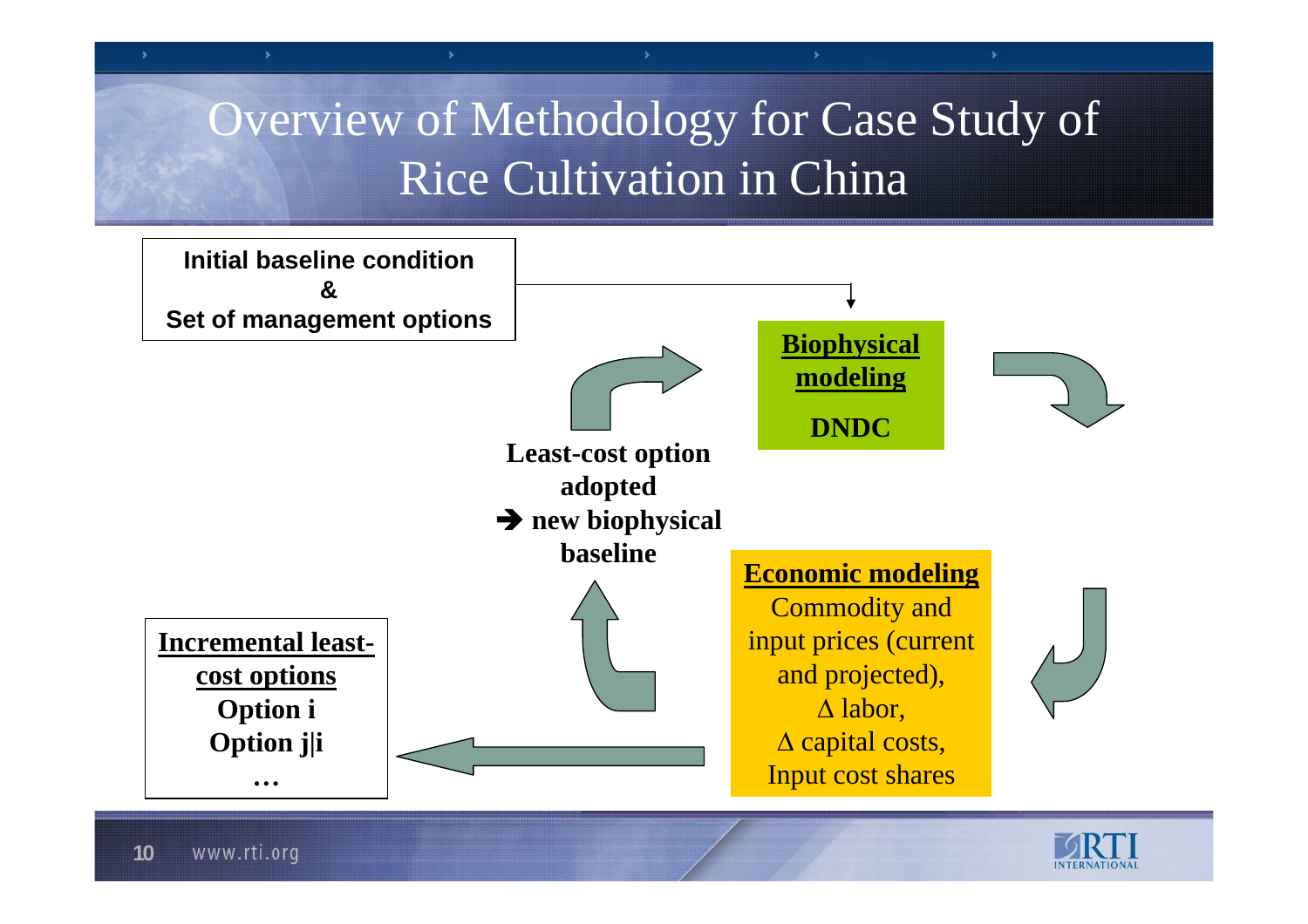## Reference Case

- $\mathcal{C}^{\mathcal{A}}$  Defined management practices consistent with our best estimate of typical management practices in 2000
	- $\bullet$  Assumed that rice yields increased by 1% annually between 2000 to 2020
	- $\bullet$  80% of rice paddies in China were managed using mid-season drainage and 20% continuous flooding
	- $\bullet$  Rate of aboveground crop residue incorporation increased by 5% annually from 15% in 2000 to 50% in 2008 and remained at 50% thereafter
	- $\bullet$ Rice fertilizer application rate was 140 kg N/ha per season
	- $\bullet$ Soil was tilled conventionally
	- $\bullet$ No manure was applied
	- $\bullet$  1000 kg rice straw carbon/ha was amended at the beginning of the rice growing season each year

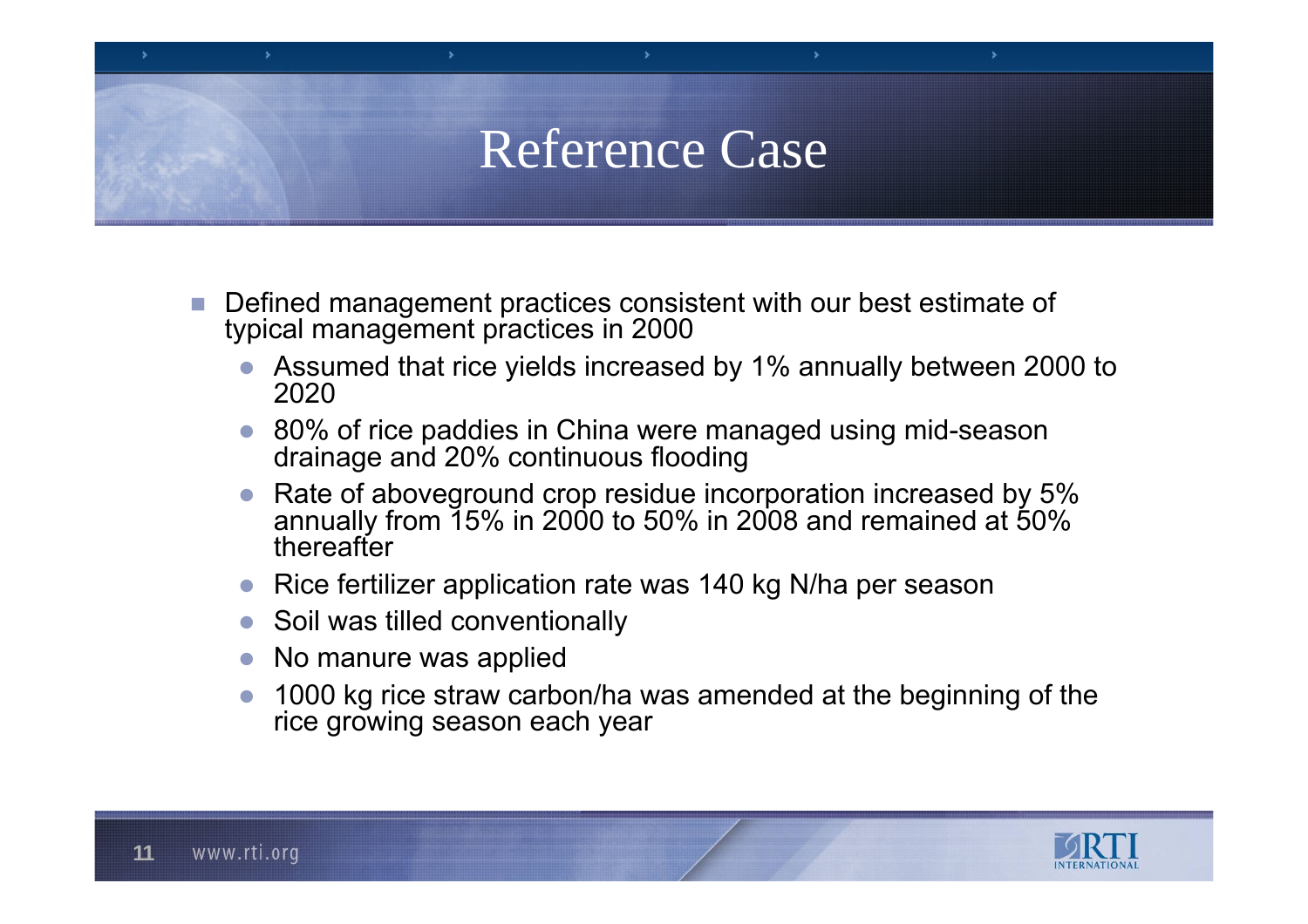## Rice Cultivation Mitigation Options

- P. Mid-season drainage - shift from 80% to 100% adoption of midseason drainage across China. Rice fields are dried three times within a growing season and the surface water layer is 5-10 cm while flooded
- **Contract**  Shallow flooding - water table fluctuating 5-10 cm above and below the soil surface
- Off-season addition of straw rice straw amendment is applied two months before, rather than at the beginning of, the rice growing season, which reduces availability of dissolved organic carbon (DOC) released from the fresh straw to methanogens
- Switch to ammonium sulfate fertilizer baseline fertilizer types, urea and ammonium bicarbonate, were replaced with ammonium sulfate; sulfate contributes to unfavorable conditions for methanogenic microbes
- $\mathcal{C}$ ■ Use slow-release fertilizer - nitrogen is slowly released from the coated or tablet fertilizer at a constant rate over a 30 day period following fertilizer application; increases N use efficiency and alters the relevant soil  $C$  and N dynamics
- M. Switch to upland rice production – not used because of major yield reductions

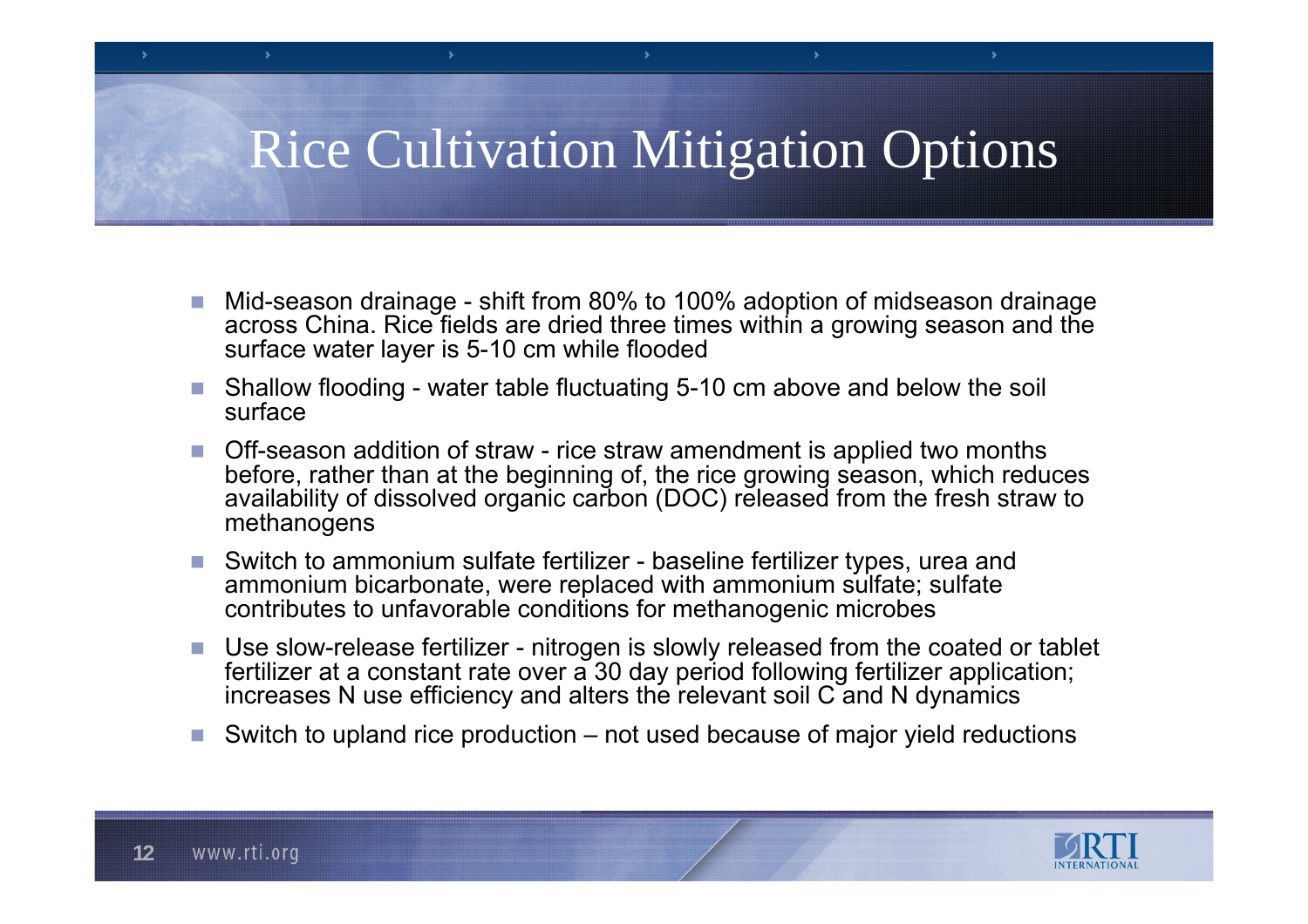#### MAC Curves for Rice Cultivation Globally and for China

- $\overline{\mathcal{A}}$  Total global mitigation above 20% at about \$10/tCO2eq in 2020
- Costs rise very rapidly after that point



![](_page_12_Figure_4.jpeg)

Global MAC Curve, 2020 (EPA, 2006)

![](_page_12_Picture_7.jpeg)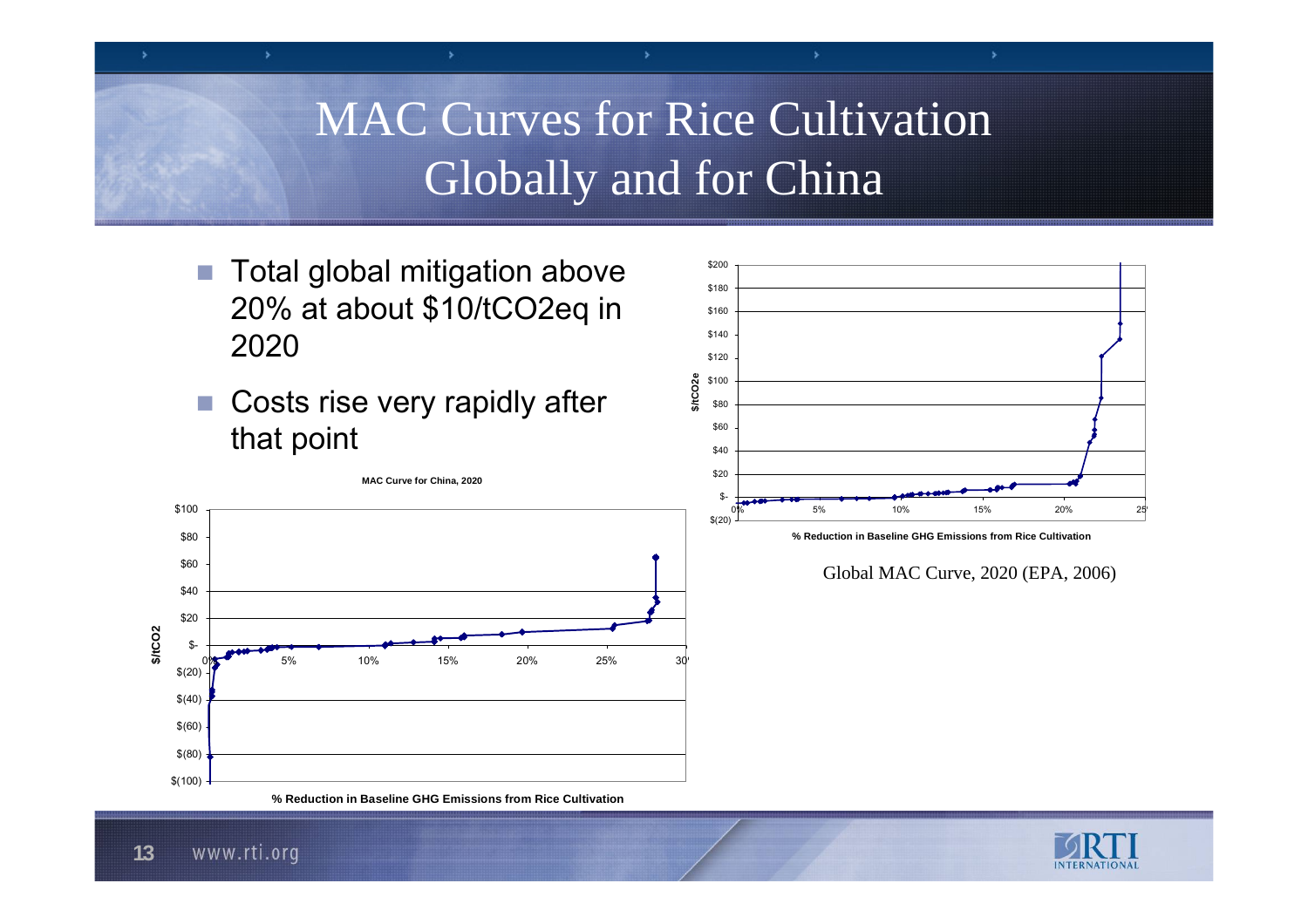## Net GHG Effects of Conversion to Shallow Flooding in China, 2000-2020 (Li et al, 2006)

| Waterbasin    | Average<br>Annual<br><b>Reduction in</b><br><b>Emissions</b> | Proportion<br><b>of</b><br><b>National</b><br>Area | <b>Baseline</b><br>(kg<br>CO <sub>2</sub> eq/ha) | Average<br>Annual<br>Change (kg<br>CO <sub>2</sub> eq/ha) | Average<br>Annual<br><b>Change (1000)</b><br>tonnes CO <sub>2</sub> eq) | Proportion<br>of National<br><b>Reduction</b> |
|---------------|--------------------------------------------------------------|----------------------------------------------------|--------------------------------------------------|-----------------------------------------------------------|-------------------------------------------------------------------------|-----------------------------------------------|
| Inland        | 52%                                                          | 0.00                                               | 17,882                                           | $-9,213$                                                  | $-415$                                                                  | 0.00                                          |
| Haihe         | 58%                                                          | 0.01                                               | 19,283                                           | $-11,248$                                                 | $-2,346$                                                                | 0.01                                          |
| Songliao      | 46%                                                          | 0.10                                               | 15,600                                           | $-7,116$                                                  | $-13,522$                                                               | 0.08                                          |
| <b>Huaihe</b> | 55%                                                          | 0.13                                               | 23,113                                           | $-12,729$                                                 | $-30,546$                                                               | 0.18                                          |
| Huanghe       | 58%                                                          | 0.01                                               | 14,354                                           | $-8,349$                                                  | $-1,675$                                                                | 0.01                                          |
| ZhuJiang      | 58%                                                          | 0.17                                               | 43,436                                           | $-25,232$                                                 | $-78,540$                                                               | 0.46                                          |
| Southeast     | 53%                                                          | 0.08                                               | 33,614                                           | $-17,640$                                                 | $-26,681$                                                               | 0.16                                          |
| Changjian     | 56%                                                          | 0.48                                               | 3,374                                            | $-1,899$                                                  | $-16,825$                                                               | 0.10                                          |
| Southwest     | 44%                                                          | 0.02                                               | 7,625                                            | $-3,257$                                                  | $-996$                                                                  | 0.01                                          |

![](_page_13_Picture_2.jpeg)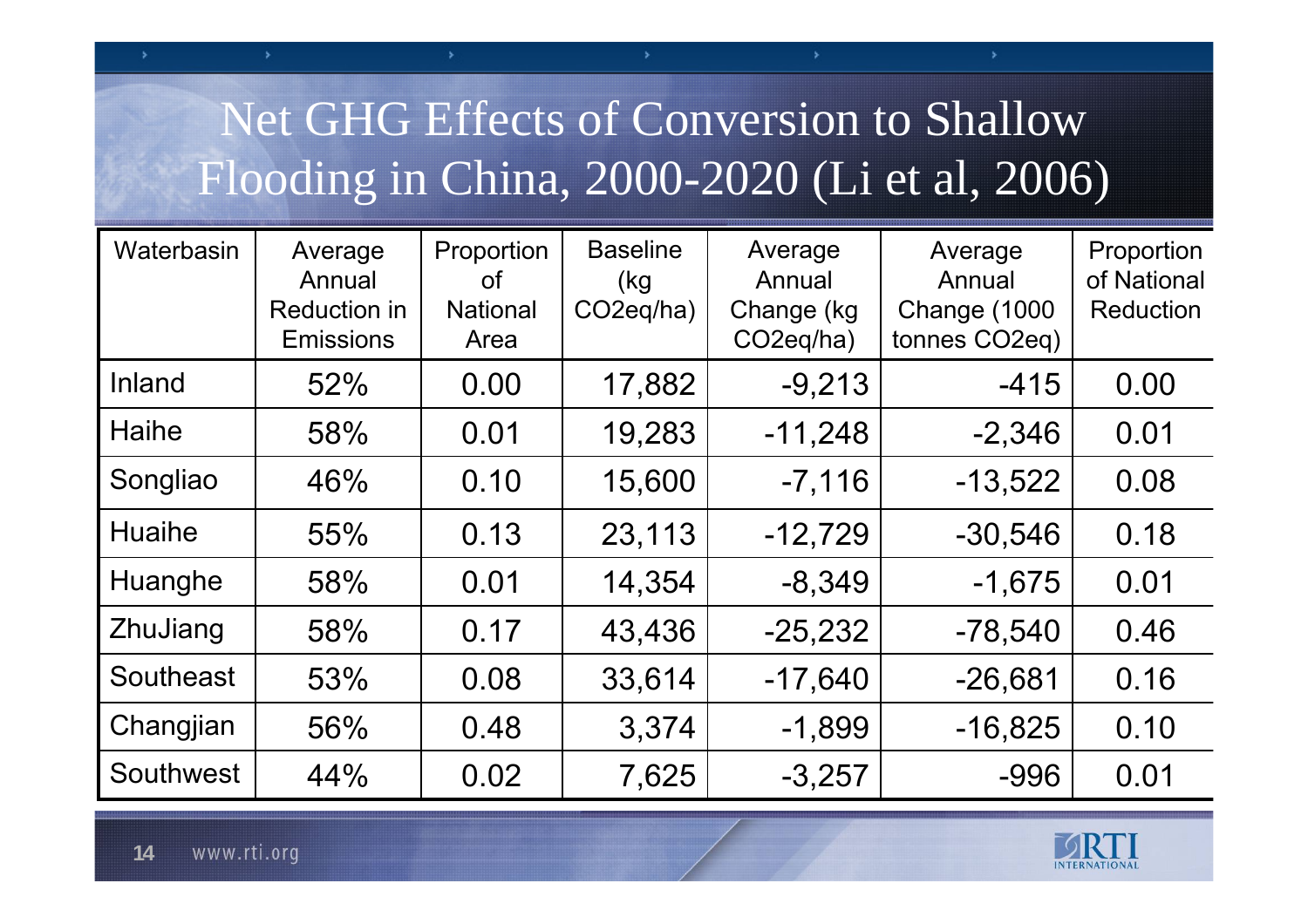# Accounting for Incremental Mitigation

#### P. Issue:

- $\bullet$  How to combine cost/performance data for abatement technologies when they may not be mutually exclusive?
	- $\blacklozenge$  The biophysical responses (yields, GHG fluxes) of individual technologies are sensitive to existing conditions that are defined by previous management decisions
- Research question:
	- $\bullet$  How important are incremental biophysical responses in estimating abatement supply?

![](_page_14_Picture_6.jpeg)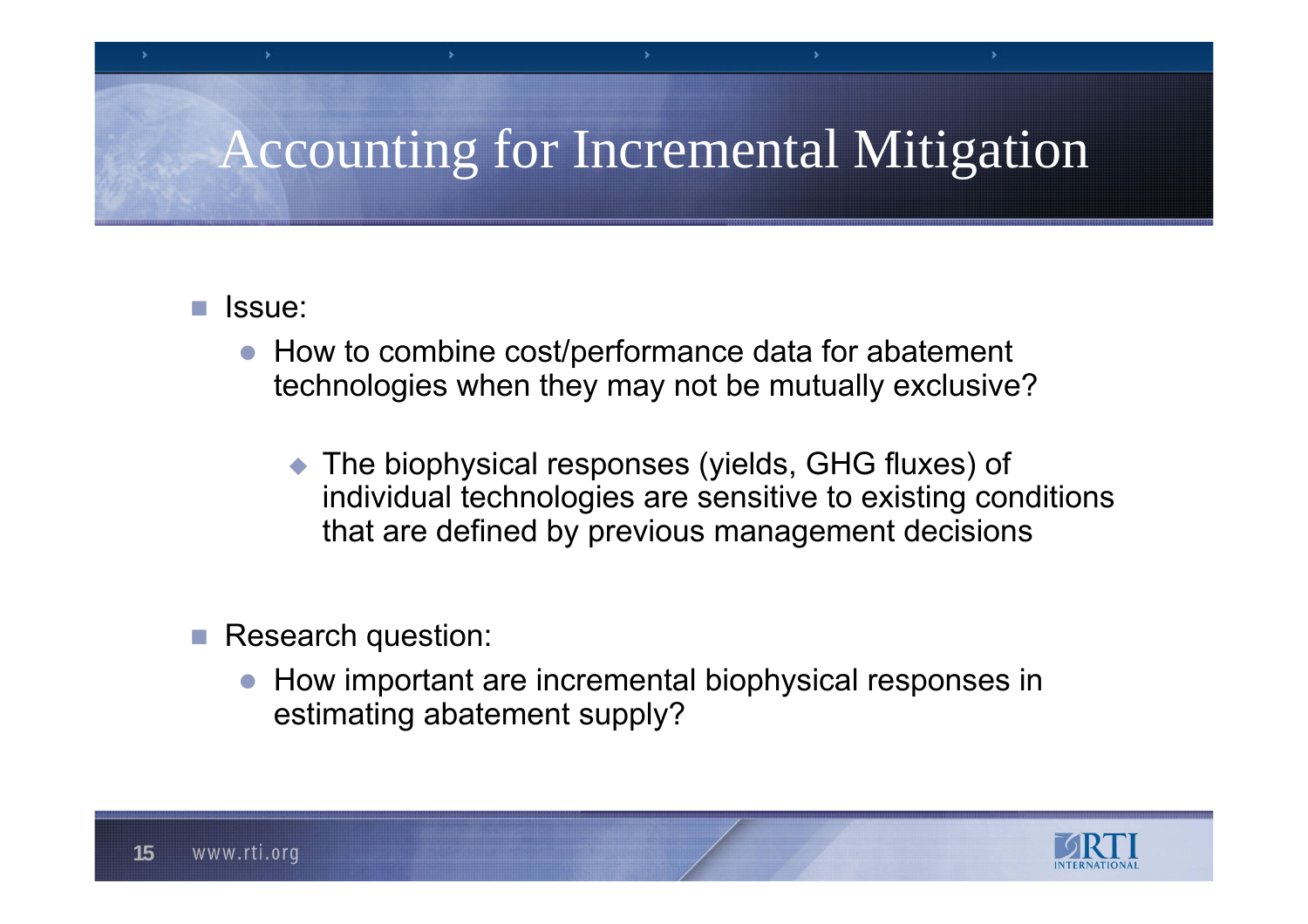## Case Study: Rice Paddies in Selected Counties in China

- County selection
	- z9 water basins, 2 counties per basin
	- zFor each basin, selected counties at 25<sup>th</sup> and 75<sup>th</sup> percentile for county-level net GHG emissions/ha among counties with > 50% of average sown area in water basin
- 5 management options
	- zConversion to full mid-season drainage
	- $\bullet$ Shallow flooding
	- $\bullet$ Off-season straw amendments
	- zConversion to ammonium sulfate
	- zSlow-release fertilizer
- Biophysical model: DNDC version 8.3
	- zProcess-based, soil bio-geochemical model w/ daily time step
	- z Inputs: soil characteristics, rice area and systems, daily weather, management practices
		- ◆ Rice area based on remote sensing and Chinese surveys (Frolking et al. 2002)
		- ◆ Soil properties, management practices from latest Chinese surveys and published **literature**
		- ◆ Daily weather (from 1990) from NOAA
	- zOutputs:  $CH_4$ , N<sub>2</sub>O, SOC, yields, leached N, and water requirements per year over 20 year horizon

![](_page_15_Picture_17.jpeg)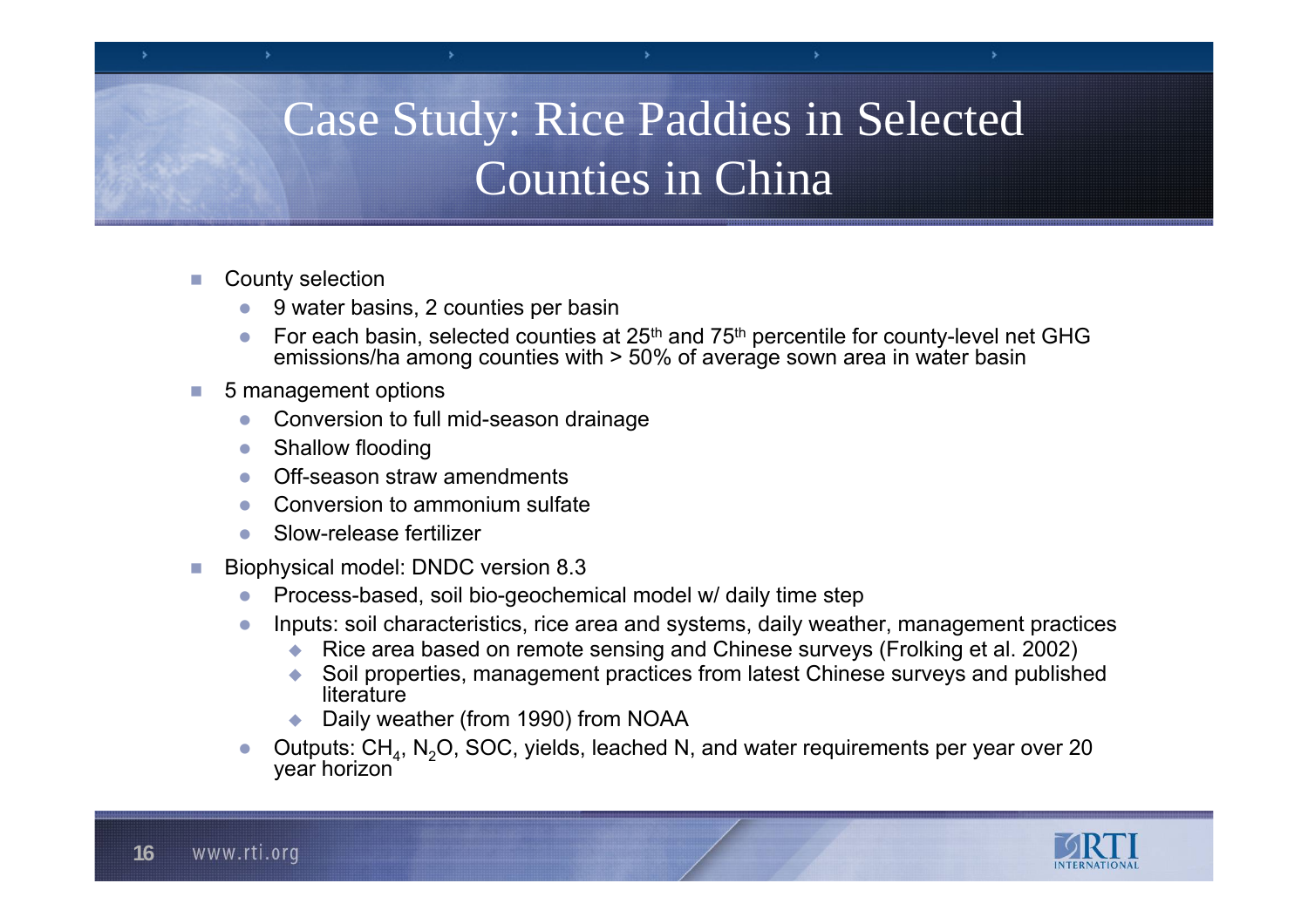## Counties Selected for this Analysis

![](_page_16_Figure_1.jpeg)

![](_page_16_Picture_2.jpeg)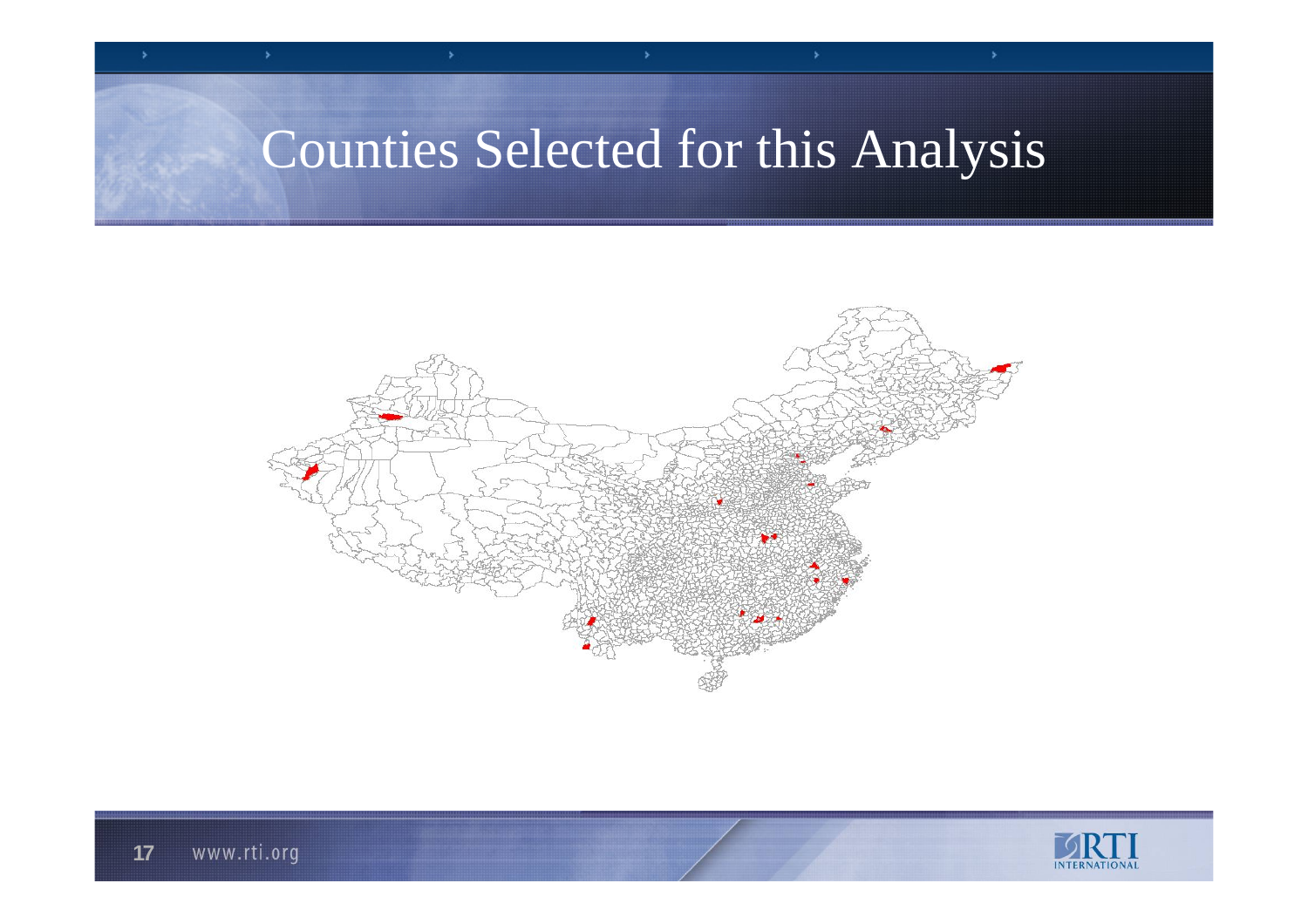## Distribution of Rice Area and Net GHG/ha by County

|                    |                    | Table 1. Chinese Counties Selected for Incremental Marginal Abatement Cost Analysis |                |                                                   |                                                                      |  |
|--------------------|--------------------|-------------------------------------------------------------------------------------|----------------|---------------------------------------------------|----------------------------------------------------------------------|--|
| <b>River Basin</b> | <b>County Name</b> | <b>Province Name</b>                                                                | Sown Area (ha) | $N_{\rm t}$ $G_{\rm NP}$ $(O_{\rm eq}/I_{\rm R})$ |                                                                      |  |
| Haihe              | Tongxian           | <b>Beijing</b>                                                                      | 6925           | 17.2                                              |                                                                      |  |
| Haihe              | Beijiao            | Tianjin                                                                             | 1,784          | 14.7                                              |                                                                      |  |
| Songliao           | <b>Tieling</b>     | Liaoning                                                                            | 7.665          | 18.6                                              |                                                                      |  |
| Songliao           | Tongjiang          | <b>Heilongjiang</b>                                                                 | 13,356         | 12.5                                              |                                                                      |  |
| Haihe              | Xinyang            | Henan                                                                               | 40,500         | 28.0                                              |                                                                      |  |
| Huaihe             | Xixian             | Henan                                                                               | 31,334         | 13.2                                              |                                                                      |  |
| Changjian          | Grangfeng          | Jianxi                                                                              | 32,080         | 11.2                                              |                                                                      |  |
| Changjian          | Lanshan            | <b>Hunan</b>                                                                        | 18,850         | 4.9                                               |                                                                      |  |
| <b>ZhuJiang</b>    | Qujiang            | Guangdong                                                                           | 28,441         | 9.9                                               |                                                                      |  |
| <b>ZhuJiang</b>    | Dingman            | Jiangxi                                                                             | 12,067         | 29                                                |                                                                      |  |
| Southeast          | Yongjia            | <b>Z</b> rejiang                                                                    | 22,558         | 12.6                                              |                                                                      |  |
| Southeast          | Xiuning            | Anhui                                                                               | 18,314         | 62                                                | Paddy rice sown area and net GHG emissions/hectare by county<br>30.0 |  |
| Hanghe             | Gaoging            | <b>Shandong</b>                                                                     | 915            | 18.2                                              |                                                                      |  |
| Hanghe             | Hanchengshi        | <b>Shaanxi</b>                                                                      | 13,526         | 9.2                                               | 25.0                                                                 |  |
| Southwest          | Menglian           | Yunnan                                                                              | 9,896          | 10.0                                              | 20.0                                                                 |  |
| Southwest          | Fengqing           | Yunnan                                                                              | 13,417         | $0.8\,$                                           |                                                                      |  |
| <b>Inland</b>      | <b>Shache</b>      | Xinjiang                                                                            | 2,530          | 17.2<br>႙                                         | $15.0 -$                                                             |  |
| <b>Inland</b>      | Xingyuan           | Xinjiang                                                                            | 670            | 63                                                | 10.0                                                                 |  |
|                    |                    |                                                                                     |                |                                                   |                                                                      |  |

**0.0**

**5.0**

**0 5,000 10,000 15,000 20,000 25,000 30,000 35,000 40,000 45,000 Sown area (ha)**

s

![](_page_17_Picture_3.jpeg)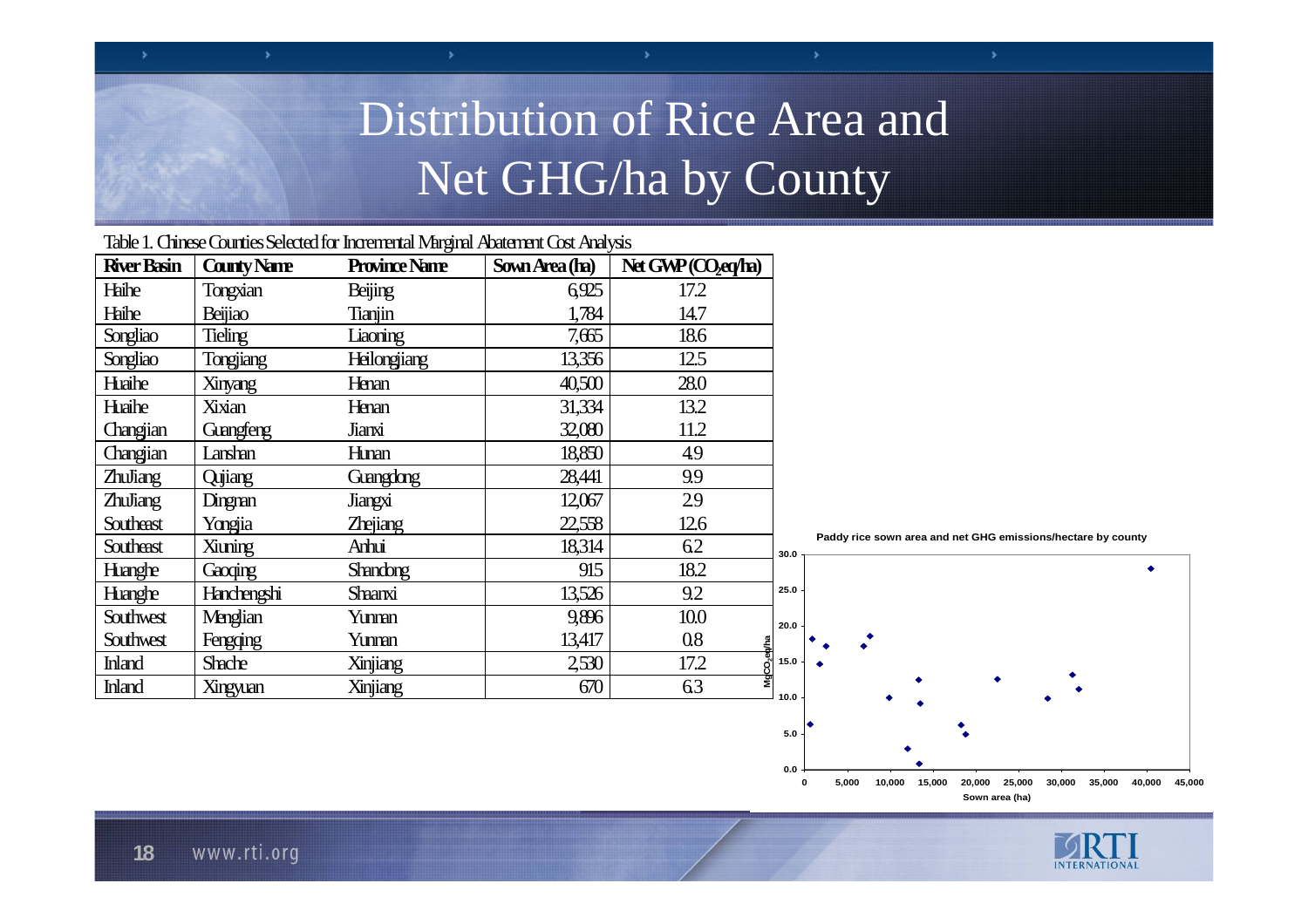Alternatives for Creating MAC Curves Examined

- "Optimistic" use as is (stack lowest to highest)
- $\blacksquare$  "Conservative" divide emissions space equally across options (stack)
- $\blacksquare$  "Incremental" select least-cost option, then estimate incremental responses of remaining options
- $\blacksquare$  For all three alternatives, options that increase emissions are not included and rice production is held constant

![](_page_18_Picture_5.jpeg)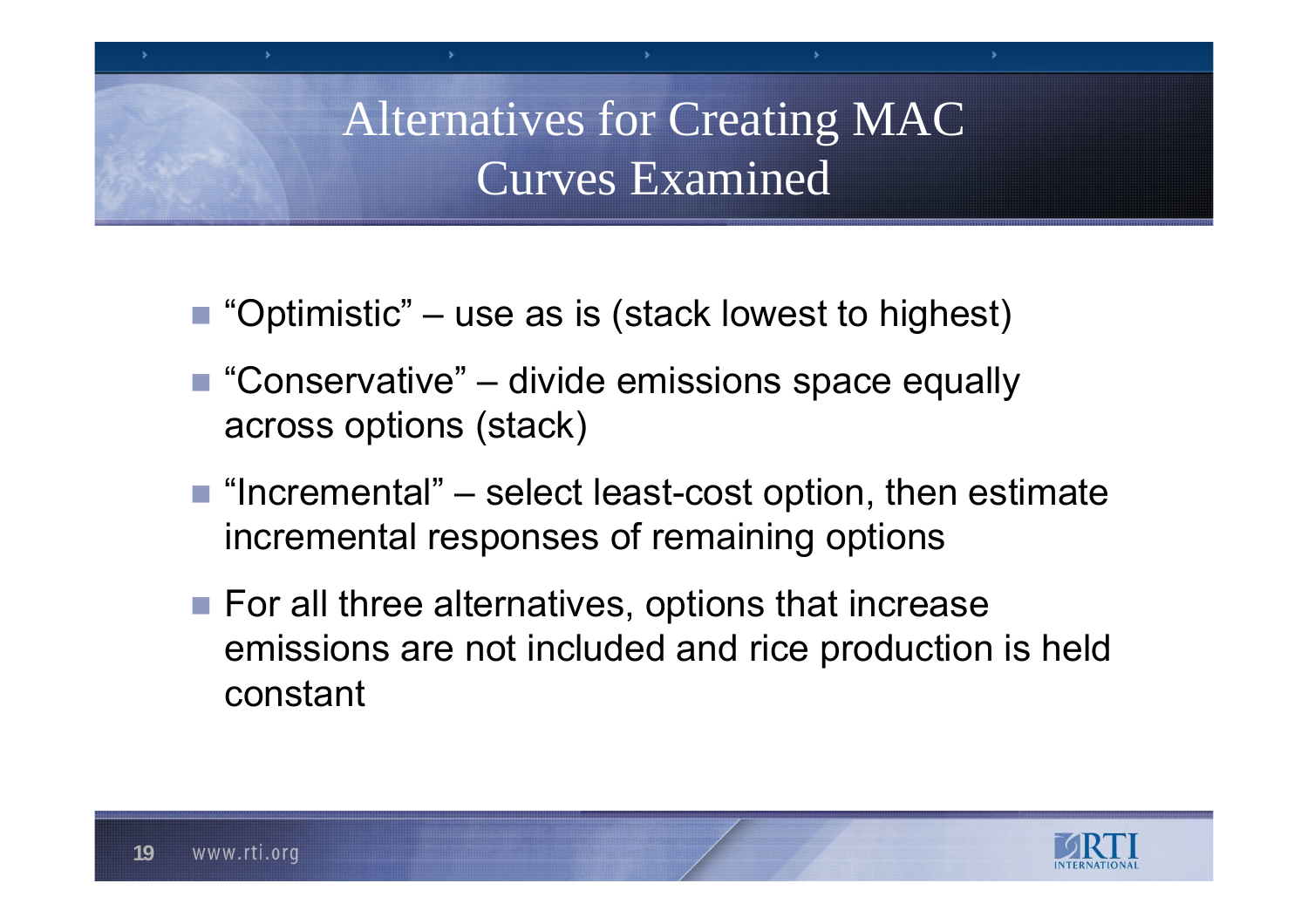## Xinyang County - Changes in Emissions and Yields (Annual Averages Relative to Base)

|                                            |                                       | dSOC                                    | $\mathbf{N}_2\mathbf{O}$ |                | CH <sub>4</sub>             | <b>Net GHG</b>         | <b>Rice Yield</b> |
|--------------------------------------------|---------------------------------------|-----------------------------------------|--------------------------|----------------|-----------------------------|------------------------|-------------------|
| <b>Technology</b>                          |                                       | $TgCO2$ eq                              | $TgCO2$ eq               |                | TgCO $_{2}$ eq              | $TqCO$ <sub>2</sub> eq | kgC/ha/yr         |
| <b>Baseline</b>                            |                                       | $-0.123$                                | 0.335                    |                | 1.016                       | 1.228                  | 2407              |
| Slow-release fertilizer                    |                                       | $-0.132$                                | 0.276                    |                | 1.034                       | 1.177                  | 2544              |
| Shallow flooding                           |                                       | $-0.077$                                | 0.245                    |                | 0.390                       | 0.557                  | 2702              |
| Midseason drainage                         |                                       | $-0.125$                                | 0.396                    |                | 0.848                       | 1.119                  | 2468              |
| Offseason straw                            |                                       | $-0.119$                                | 0.332                    |                | 0.895                       | 1.108                  | 2410              |
| Sulfate fertilizer                         |                                       | $-0.128$                                | 0.169                    |                | 0.998                       | 1.039                  | 2345              |
| Revised baseline (Slow-release fertilizer) |                                       | $-0.132$                                | 0.276                    |                | 1.034                       | 1.177                  | 2544              |
| Shallow flooding                           |                                       | $-0.082$                                | 0.255                    |                | 0.398                       | 0.571                  | 2800              |
| Midseason drainage                         |                                       | $-0.136$                                | 0.319                    |                | 0.868                       | 1.051                  | 2623              |
| Offseason straw                            |                                       | $-0.131$                                | 0.271                    |                | 0.913                       | 1.053                  | 2541              |
| Sulfate fertilizer                         |                                       | $-0.132$                                | 0.147                    |                | 0.956                       | 0.971                  | 2688              |
|                                            | <b>County ID</b>                      |                                         | 161703                   |                |                             |                        |                   |
|                                            | <b>Baseline Net GHG emissions</b>     | 1.228 TgCO2eq<br><b>Total Reduction</b> |                          | <b>Percent</b> |                             |                        |                   |
|                                            |                                       | in GHG                                  |                          |                | <b>Break-Even reduction</b> |                        |                   |
|                                            |                                       | <b>Emissions</b>                        |                          | <b>Price</b>   | from                        |                        |                   |
|                                            | <b>Technology ID</b>                  | (TgCO2eq)                               |                          | (\$/tCO2eq)    | baseline                    |                        |                   |
|                                            | Slow-release fertilizer               | 0.051                                   | \$                       | (12.05)        | 4%                          |                        |                   |
|                                            | Shallow flooding                      | 0.671                                   | \$                       | (3.16)         | 55%                         |                        |                   |
|                                            | Midseason drainage<br>Offseason straw | 0.109<br>0.120                          | \$                       | (1.57)<br>3.64 | 9%<br>10%                   |                        |                   |
|                                            | Sulfate fertilizer                    | 0.189                                   | \$                       | 4.06           | 15%                         |                        |                   |

![](_page_19_Picture_2.jpeg)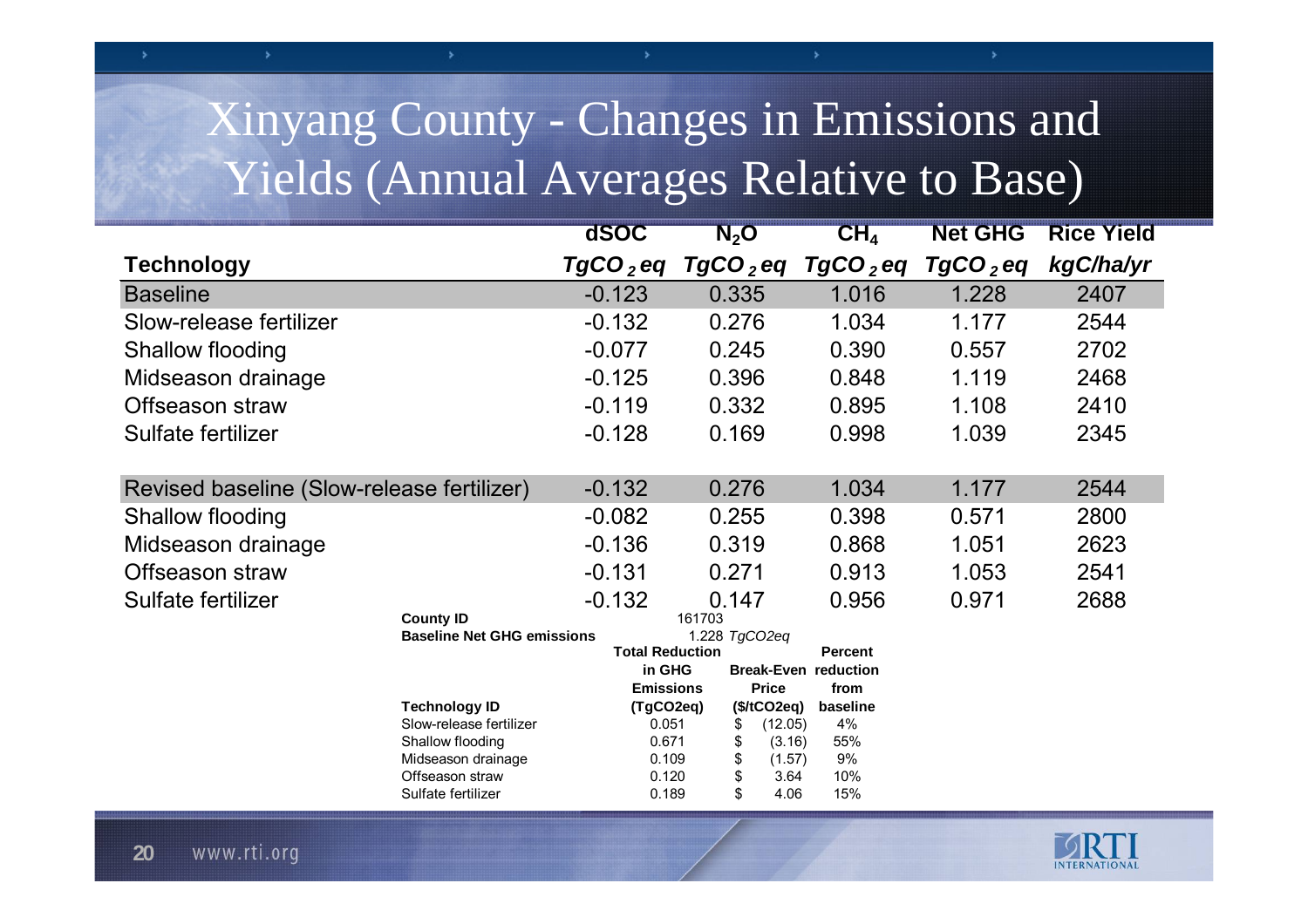## Incremental Least-Cost Options

|                |                           | 2nd options             |                         |               |
|----------------|---------------------------|-------------------------|-------------------------|---------------|
| <b>County</b>  | Initial least-cost option | <b>Incremental</b>      | <b>Non-incremental</b>  |               |
| Tongxian       | Shallow flooding          | Sulfate fertilizer      | Sulfate fertilizer      | Even if the   |
| <b>Beijiao</b> | Mid-season drainage       | <b>Shallow flooding</b> | <b>Shallow flooding</b> |               |
| <b>Tieling</b> | Mid-season drainage       | <b>Shallow flooding</b> | Sulfate fertilizer      | $2nd$ options |
| Tongjiang      | Sulfate fertilizer        | Off-season straw        | <b>Shallow flooding</b> |               |
| Yongjia        | Shallow flooding          | Sulfate fertilizer      | Sulfate fertilizer      | are the       |
| Xiuning        | Shallow flooding          | none                    | Sulfate fertilizer      |               |
| Dingnan        | Shallow flooding          | Sulfate fertilizer      | Sulfate fertilizer      | same          |
| Guangfeng      | Slow-release fertilizer   | <b>Shallow flooding</b> | <b>Shallow flooding</b> | option,       |
| Gaoging        | Mid-season drainage       | <b>Shallow flooding</b> | <b>Shallow flooding</b> |               |
| <b>Xixian</b>  | Shallow flooding          | Sulfate fertilizer      | Off-season straw        | yield and     |
| Xinyang        | Slow-release fertilizer   | <b>Shallow flooding</b> | <b>Shallow flooding</b> | <b>GHG</b>    |
| Lanshan        | Shallow flooding          | Sulfate fertilizer      | Mid-season drainage     |               |
| Qujiang        | Shallow flooding          | Sulfate fertilizer      | Mid-season drainage     | responses     |
| Menglian       | Off-season straw          | <b>Shallow flooding</b> | <b>Shallow flooding</b> | differ        |
| Fengging       | Shallow flooding          | Sulfate fertilizer      | Mid-season drainage     |               |
| Hanchengshi    | Sulfate fertilizer        | Off-season straw        | <b>Shallow flooding</b> |               |
| Xingyuan       | Mid-season drainage       | <b>Shallow flooding</b> | <b>Shallow flooding</b> |               |
| <b>Shache</b>  | Mid-season drainage       | <b>Shallow flooding</b> | <b>Shallow flooding</b> |               |

![](_page_20_Picture_2.jpeg)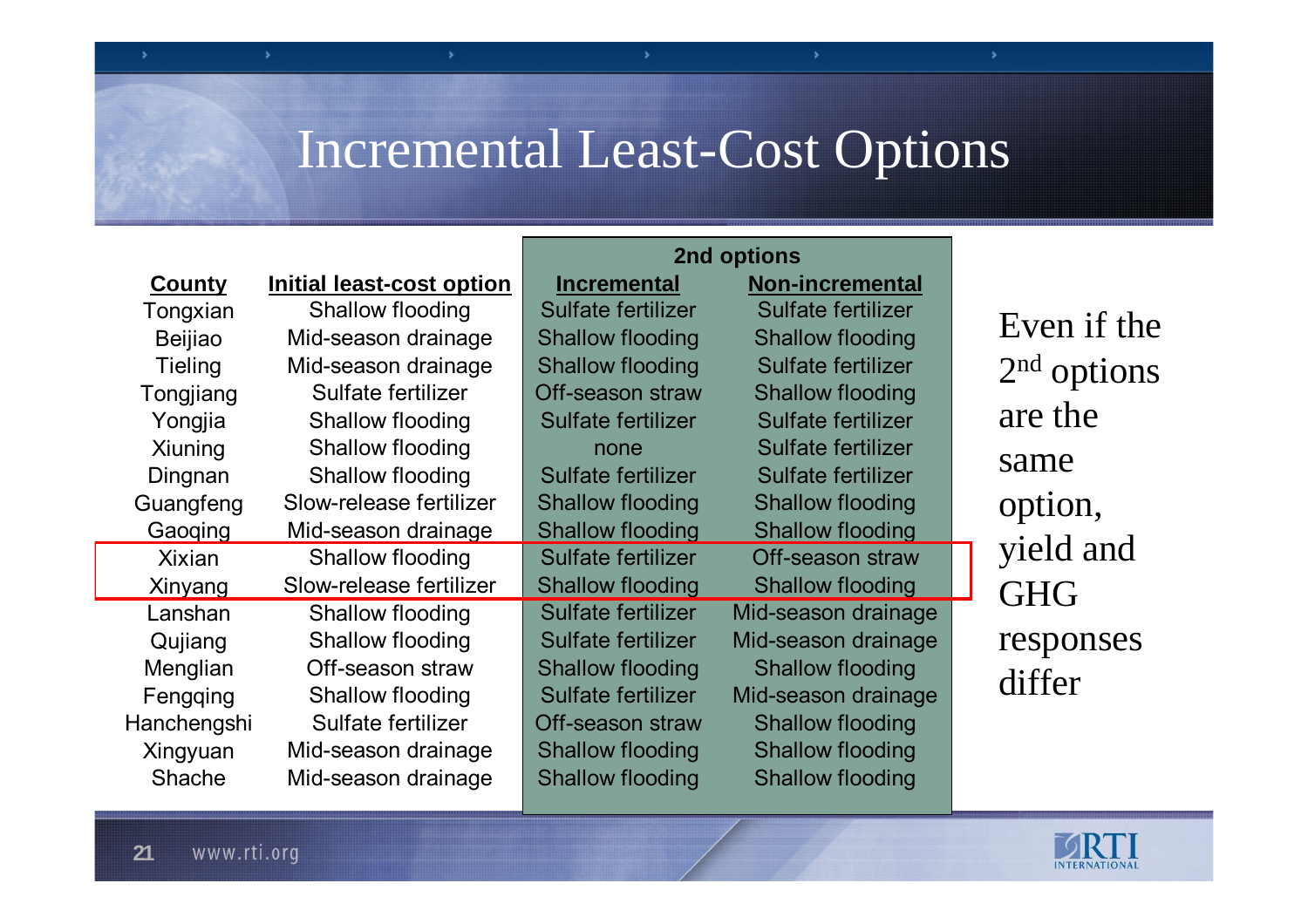## Heterogeneity in Ordering of Least-Cost **Mitigation Options**

**0123456789Mid-seasondrainage Shallowflooding Off-seasonstrawSulfate fertilizer Slow-releasefertilizer**■1st choice ■2nd choice

![](_page_21_Picture_2.jpeg)

![](_page_21_Picture_3.jpeg)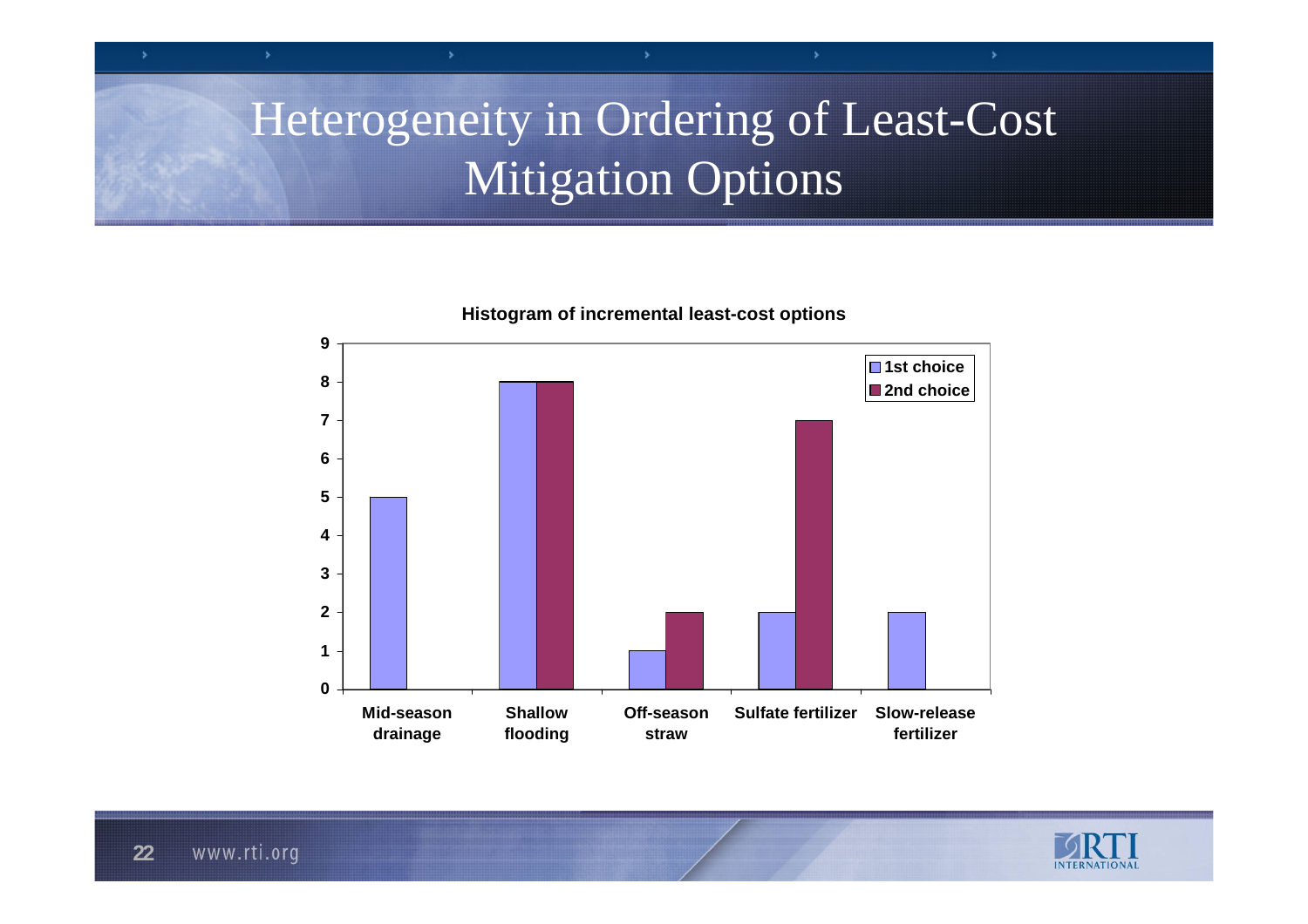# Abatement Schedules – Xinyang County

![](_page_22_Figure_1.jpeg)

![](_page_22_Picture_2.jpeg)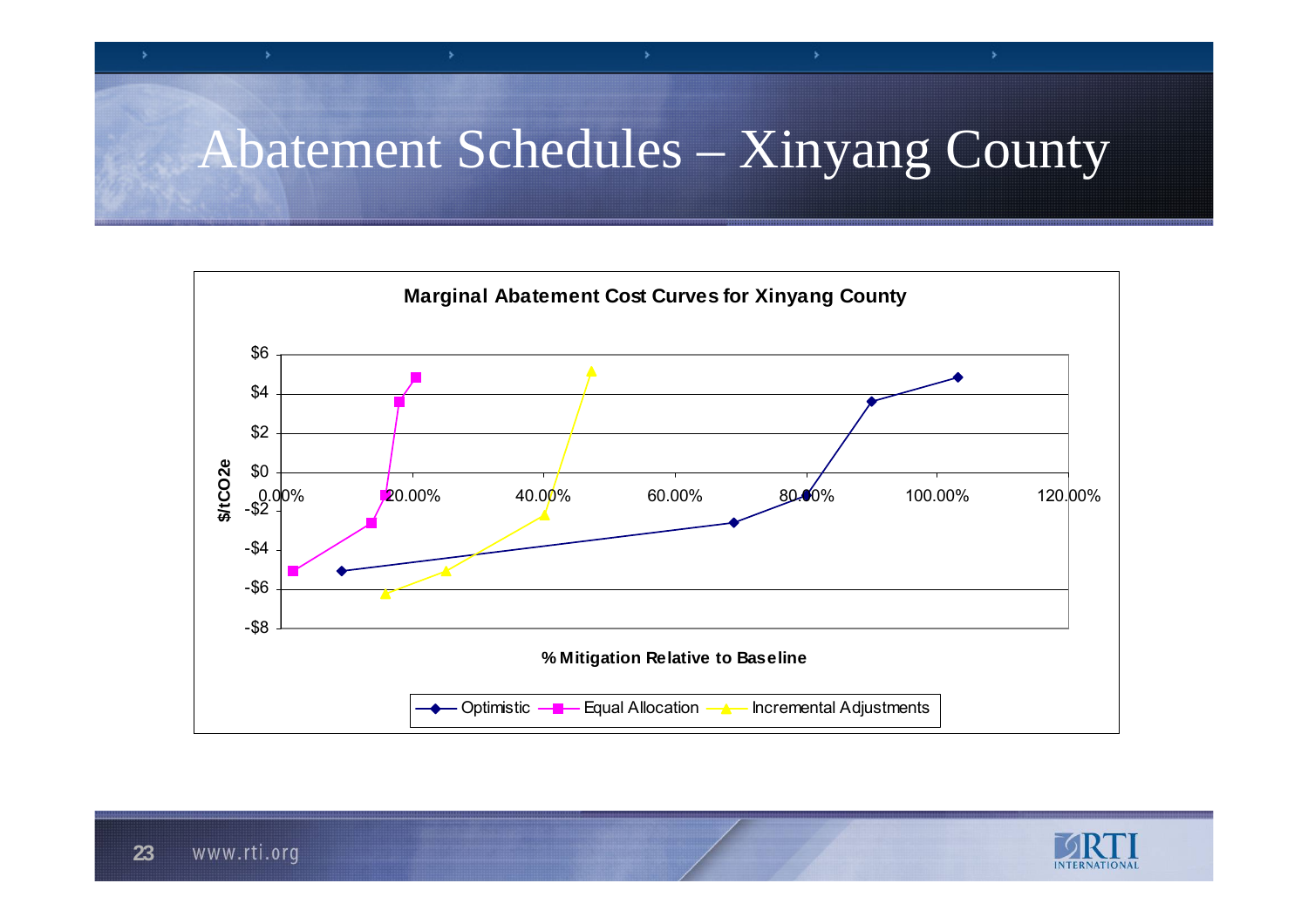## Comparison of MAC Curves

![](_page_23_Figure_1.jpeg)

![](_page_23_Picture_2.jpeg)

s